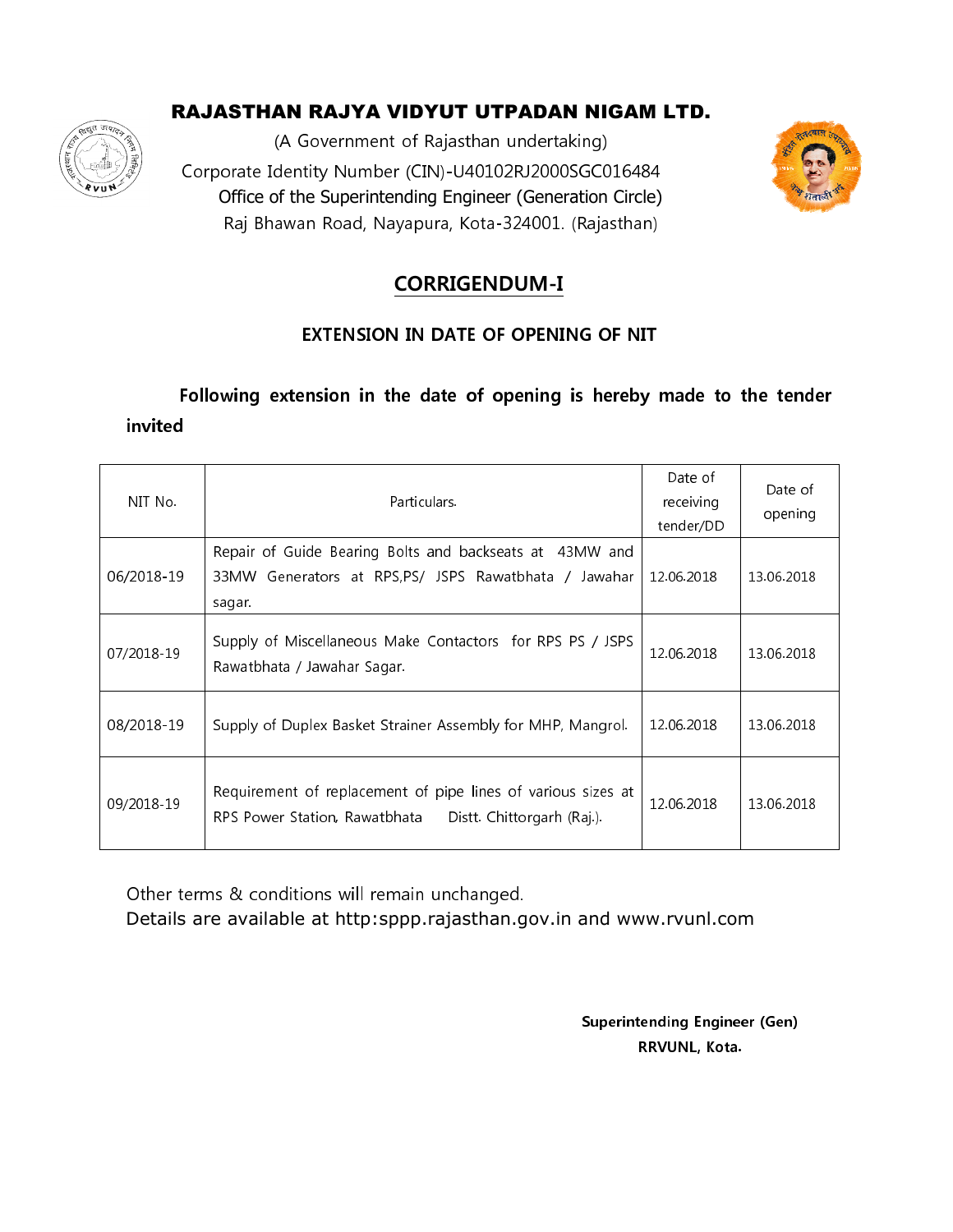# RAJASTHAN RAJYA VIDYUT UTPADAN NIGAM LTD.



(A Government of Rajasthan undertaking)  $\mathscr{Z}\!\!\!\!/$   $\qquad$  Corporate Identity Number (CIN)-U40102RJ2000SGC016484  $\qquad$ Office of the Superintending Engineer (Generation Circle) Raj Bhawan Road, Nayapura, Kota-324001. (Rajasthan) Email: se.gen.kota.@rrvun.com



# CORRIGENDUM-I

### EXTENSION IN DATE OF OPENING OF NIT

## Following extension in the date of opening is hereby made to the tender invited earlier:-

| NIT No.    | Particulars.                                                                        |  |  |  |  |
|------------|-------------------------------------------------------------------------------------|--|--|--|--|
|            | Two Year maintenance contract for annual shut down and routine maintenance works of |  |  |  |  |
| 01/2018-19 | turbines and their associated equipments at RPS power Station, Rawatbhata Distt,    |  |  |  |  |
|            | Chittorgarh.                                                                        |  |  |  |  |
|            | Two Year maintenance Contract for Annual Shut down and routine maintenance works of |  |  |  |  |
| 02/2018-19 | 43MW Generators, Generator Power Transformers and associated equipments at RPS      |  |  |  |  |
|            | Power Station, Rawatbhata via Kota Distt Chittorgarh (Raj.)                         |  |  |  |  |
|            | Two Year Annual maintenance contract for routine / breakdown /forced shutdown works |  |  |  |  |
| 03/2018-19 | of 132KV/33KV/11KV switchyard & associated equipments at RPS Power Station          |  |  |  |  |
|            | Rawatbhata via Kota Distt. Chittorgarh                                              |  |  |  |  |

#### **TENDER EVENT**

| Sr.<br>No.                                                                         | <b>Tender Event</b>                                          | <b>Date</b> | <b>Time</b>         |  |
|------------------------------------------------------------------------------------|--------------------------------------------------------------|-------------|---------------------|--|
| $\mathbf{1}$                                                                       | Last date & time for downloading the tender document         | 05.06.2018  | 15.00<br>hrs        |  |
| $\overline{2}$                                                                     | Submission of tender fee, processing fee, EMD amount<br>upto | 05.06.2018  | 15.00<br>hrs        |  |
| $\overline{3}$                                                                     | Last date & time for online submission of tender             | 05.06.2018  | 15.00<br><b>Hrs</b> |  |
| $\overline{4}$                                                                     | Online opening of technical bid                              | 06.06.2018  | 15:30<br>Hrs        |  |
| available at http:sppp.rajasthan.gov.in<br>Details.<br>are<br>www.ryunl.com<br>and |                                                              |             |                     |  |

tp.sppp.rajasthan.g eproc.rajasthan.gov.in www.rvunl.com\_\_<u>and</u>

> Superintending Engineer (Gen) Authorized Signatory for RRVPNL, Kota